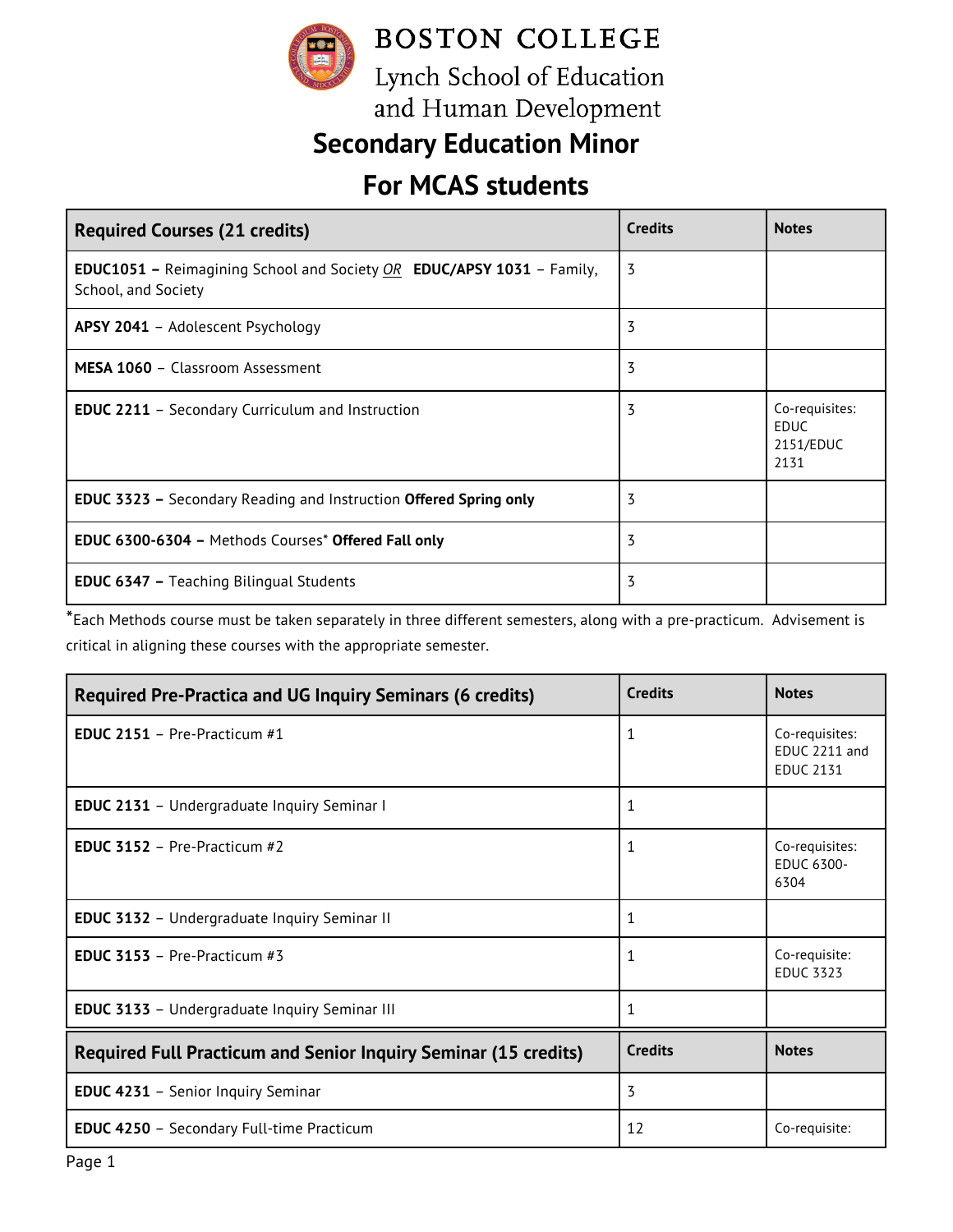

### **BOSTON COLLEGE** Lynch School of Education and Human Development

EDUC 4231

Courses that are required for the Secondary Education Minor include the Morrissey College of Arts and Sciences (MCAS) core and major requirements in one of the certification areas for the Secondary Education Minor. Please note: students must be officially accepted into the Secondary Education Minor program. An application form is included below. A minimum grade point average of 3.0 and a record free of academic deficiencies is required to be considered for the minor.

#### **The Program**

The Lynch School's Secondary Education Minor enables students to combine a liberal arts education and scholarship in a major discipline with professional study and practice. The program is founded on the belief that high school teaching is an important profession, requiring a lifelong commitment to service and professional growth. The program prepares teachers to develop students as knowledgeable, skilled, and caring individuals. This minor prepares teachers who are perceptive and sensitive people, able to communicate well, and are dedicated to the art and science of teaching.

### Students from MCAS who follow a major in **Biology (B.A.), Chemistry, Geology (Earth and Environmental Science), Physics, English, History, Mathematics, French, Hispanic Studies** are eligible**.**

Students interested in reviewing their academic program before applying should contact the Lynch School Office of Undergraduate Programs, (Isehdungrd@bc.edu) or at Campion Hall 104, to schedule an appointment with an advisor. This program usually begins in the sophomore year.Only those students majoring in the disciplines listed above may apply for the minor. This minor leads to state certification in each area listed and requires successful completion of the Massachusetts Teacher Test for licensure. Information regarding the teacher test is available at **www.doe.mass.edu** and at **www.mtel.nesinc.com**. Students who successfully complete the program are eligible for endorsement by Boston College. Inquire at the Lynch School *Office of Field Placement & Outreach*, Campion 102 or at (prac@bc.edu).

In addition to the MCAS Core courses, each student fulfills a major in his/her teaching subject in the Morrissey College of Arts and Sciences. The requirements for the teaching subject major are the same as for any MCAS student majoring in that subject*.*

Requirements for the Secondary Education Minor include 32 courses (96 credits) from MCAS and seven courses, three pre-practica and full time student teaching and senior inquiry (36 credits) from the Lynch School. Please note that EDUC1051, EDUC/APSY1031 and APSY2041 (3 credits each) count toward MCAS credits and are not included in the 36 credits. The Lynch School courses are drawn from the areas of psychology and philosophy, and strategies for teaching. The 36 credits include one semester (15 credits) of full-time student teaching in senior year and also includes six (one-credit) pre-practica and inquiry seminars. Several courses include fieldbased components in which the student observes and participates in the classroom and prepares to exercise the abilities he or she will need as a senior in student teaching. Taken together, the professional courses and field experiences help develop skills in communication, instruction, and evaluation. They also provide a forum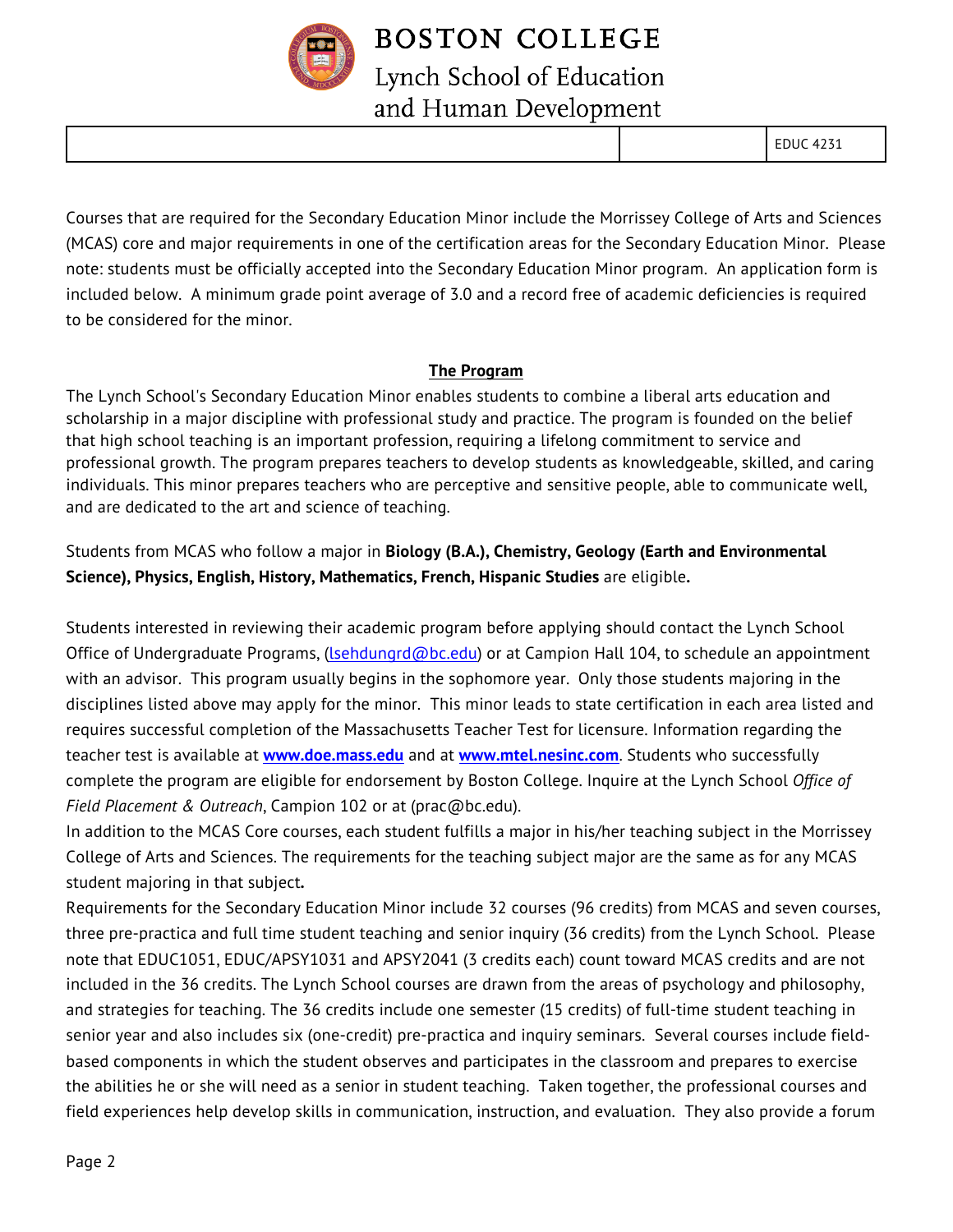

**BOSTON COLLEGE** Lynch School of Education and Human Development

for examining and strengthening one's sense of equity, as well as one's sensitivity and responsiveness to students in need.

**EDUC1051,** *Reimagining School and Society***, EDUC/APSY1031**, *Family, School and Society,* fulfills the University cultural diversity requirement and **APSY2041***, Adolescent Psychology,* fulfills an MCAS elective.

#### **Planning Guide for the Secondary Education Minor**

Courses that are required for the Secondary Education Minor include the MCAS core and MCAS major requirements in one of the certification areas for the Secondary Education Minor.

The program includes three courses with field-based components prior to a semester of full-time student teaching in a high school. The field-based courses enable students to observe and participate in activities in assigned high schools. MCAS students who are concerned about fulfilling the practicum experience should speak with an advisor in the Lynch School Office of Undergraduate Programs listed below.

The following is a brief description of the pre-practicum, inquiry seminar, and student teaching experiences:

### **Pre-practicum: EDUC2151, 3152, 3153 (3 credits)**

- Three semester field requirement (one-credit each), one-day/week is required. Placements are made in selected schools and teaching-related sites. The pre-practicum must be taken concurrently with **the subject methods courses mentioned above**. In addition, students who plan to study abroad are encouraged to participate in an international field experience.
- Secondary Curriculum and Instruction, **EDUC2211,** and the first pre-practicum, **EDUC2151,** will be held at Brighton High School. Students will be part of an authentic "community of learners" and spend the entire day at the school participating in a variety of meaningful and authentic learning activities. Students must keep *Thursdays* free (approximate time: 7 A.M. to 3:00 P.M.) Detailed information will be provided by the *Office of Field Placement & Outreach* (*Practicum Office*), Campion Hall 102, (prac@bc.edu).
- All students must *APPLY and REGISTER* for each practicum during the pre-registration period, during the semester preceding the pre-practicum *Pass/Fail.* Questions should be directed to (prac@bc.edu).

#### EDUC2131, 3132, 3133 Inquiry Seminar (3 credits)

Each (one-credit) Inquiry Seminar is taken *concurrently* with each pre-practicum (one-credit.) The purpose of the *Inquiry Seminar* is to initiate the student into reflective practice as they think about, develop, and provide instruction during field placements. Inquiry is essential to the students' fieldwork experience and will become the cornerstone of how students document and reflect about the relationship among teacher learning, student learning, and professional practice across the life span. As one of the five major themes that will pervade students' coursework and field experiences at the Lynch School of Education, inquiry into the students' own developing practice will unify the students' learning and preparation for the professional life as a teacher. The other equally important themes *promoting social justice, constructing knowledge, accommodating diversity*, and *collaborating* with others also underlie and inform the Lynch School philosophy of education and the goals and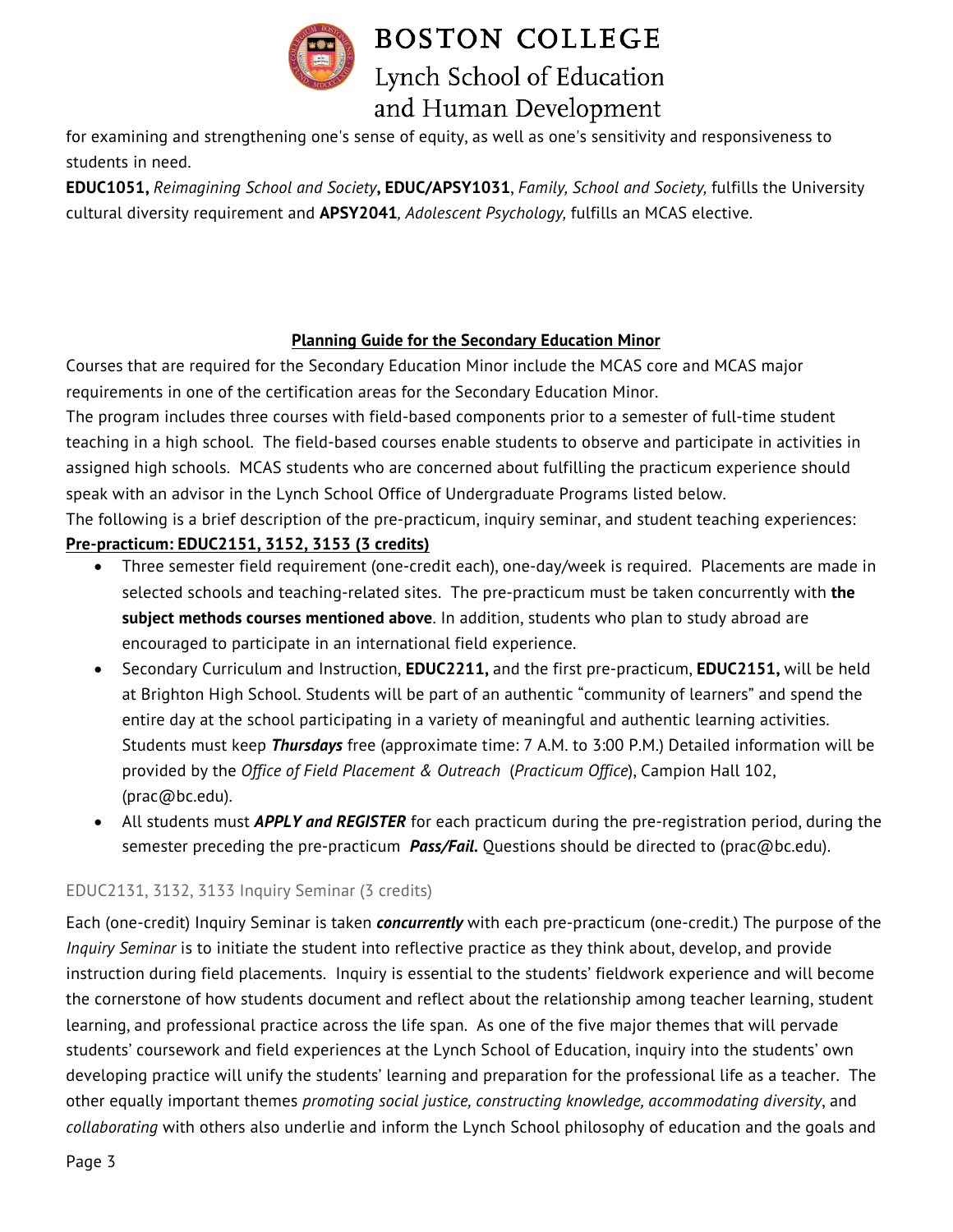

# **BOSTON COLLEGE** Lynch School of Education and Human Development

objectives of coursework and field experiences that are part of the preparation as teachers. This seminar will also offer a forum for discussing, documenting, reflecting, and collaborating about the questions, successes, problems, issues, and concerns that arise during the students' pre-practicum experiences.

### EDUC4231 Senior Inquiry Seminar (3 credits)

This (three-credit) capstone Inquiry seminar, taken concurrently with EDUC4250 *Full Practicum*, provides students with an opportunity to systematically reflect on their classroom experiences. Students identify a problem related to their field experiences and design and conduct an inquiry project to explore the issue. They will relate it to the relevant literature in the area. Students will experience the role of reflective practitioner, and, as a result, learn how to better address student needs. The class will discuss ways to help diverse students at different developmental levels learn and will explore how to better achieve social justice in the classroom, school, and community.

The Senior Inquiry Seminar will provide a context where teachers can discuss experiences they encounter during the full practicum. It will also help teachers learn how to be teacher researchers by (1) introducing them to different types of research, (2) helping them develop teacher research skills, and (3) introducing them to ways of creating linkages to a larger group of colleagues. This course is designed for individuals participating in their full practicum.

#### **EDUC4250 Secondary Full Practicum (9 credits)**

A semester field experience (300+ clock hours) is required for MCAS seniors who have a secondary education minor. Students are assigned five full days per week to senior high schools in the area. Prerequisites include a 2.5 grade point average, and successful completion of all necessary courses and pre-practica. *Students registering for EDUC4250 must also register for EDUC4231. The full practicum and Inquiry Seminar equals five courses (15 credits).*

- **IMPORTANT:** There is no room in the schedule for additional courses taken in the Carroll School of Management, the School of Nursing, or courses in the Lynch School of Education that are not specifically required for the minor due to credit restrictions.
- **NOTE:** It is the student's responsibility to compare the program of study *draft* with his/her degree audit and to abide by all major department requirements and credits needed for graduation. Changes in the student's progress or in his/her academic plan, may alter the program of study.
- **JUNIOR YEAR ABROAD**: It is very important for students who plan to study abroad, to obtain academic advisement in the sophomore year by a staff member in the Office of Undergraduate Programs, Campion 104. Information sessions are also available for students who wish to experience an international field experience during one semester. Students in the Morrissey College of Arts and Sciences must meet MCAS graduation requirements by meeting with their MCAS advisor for additional advisement.

**CERTIFICATION**: Questions regarding certification and information regarding the teacher test: MTEL (Massachusetts Tests for Educator Licensure) can be obtained online at *Massachusetts Department of Education* **www.doe.mass.edu** - www.mtel.nesinc.com/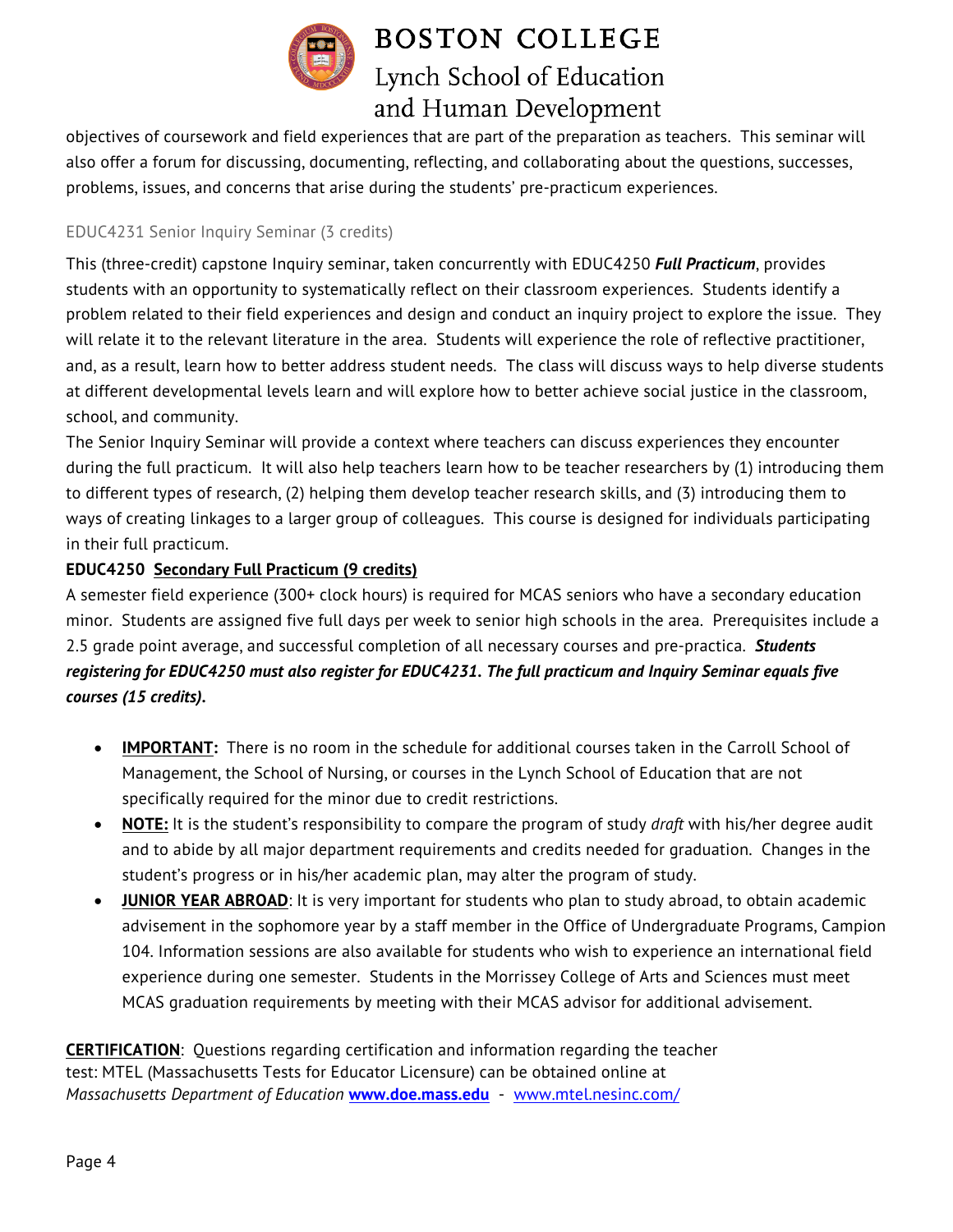

#### **Practicum/Licensure Questions**:

**<https://www.bc.edu/content/bc-web/schools/lynch-school/academics/departments/tespeci/studentteaching.html> or in Campion Hall102, the** *Office of Field Placement & Outreach***.**

#### **To apply for the Secondary Education Minor, complete the application form:**

- Students should make an appointment in Campion Hall 104 or (lsehdungrd@bc.edu) for preliminary review.
- Students should declare their MCAS major in the appropriate MCAS Department. Some disciplines (i.e. math, science) have specific course requirements and must be started in freshman year. Students should seek advisement from the appropriate MCAS advisor.

### **Secondary Education Minor Application**

**Directions:** Eligible MCAS students may apply to the Secondary Education Minor. Students should complete this application no later than the end of the sophomore year and submit it to Campion Hall 104 or to (sehdungrd@bc.edu).

|                                                                   | Arts & Sciences Major(s) Have you declared it? YES                                                   |  |                                                                  |  | NO    |  |  |
|-------------------------------------------------------------------|------------------------------------------------------------------------------------------------------|--|------------------------------------------------------------------|--|-------|--|--|
|                                                                   | Are you planning to study abroad? Which semester(s)? ___________________________<br><b>YES</b><br>NO |  |                                                                  |  |       |  |  |
| Are you interested in participating in a field experience abroad? |                                                                                                      |  |                                                                  |  | - NO  |  |  |
|                                                                   | How many semesters do you plan to complete the foreign language requirement?                         |  |                                                                  |  |       |  |  |
|                                                                   | Are you an athlete? Sport: Semester.                                                                 |  |                                                                  |  |       |  |  |
|                                                                   | Are you involved in campus and/or off campus activities? Please specify below:                       |  |                                                                  |  |       |  |  |
|                                                                   |                                                                                                      |  |                                                                  |  |       |  |  |
|                                                                   |                                                                                                      |  |                                                                  |  |       |  |  |
|                                                                   |                                                                                                      |  |                                                                  |  |       |  |  |
|                                                                   |                                                                                                      |  |                                                                  |  |       |  |  |
| <b>Action Taken</b>                                               |                                                                                                      |  |                                                                  |  | Date: |  |  |
|                                                                   |                                                                                                      |  |                                                                  |  |       |  |  |
| Admit                                                             | $\{\}$ G.P.A.                                                                                        |  |                                                                  |  |       |  |  |
|                                                                   |                                                                                                      |  | Assessment of Basic Skills (entrance essay, course grades, etc.) |  |       |  |  |
|                                                                   |                                                                                                      |  |                                                                  |  |       |  |  |

**{ } Reject** { } G.P.A. too low

- Academic record contains deficiencies
- Unable to complete required courses by graduation

\_\_\_\_\_\_\_\_\_\_\_\_\_\_\_\_\_\_\_\_\_\_\_\_\_\_\_\_\_\_\_\_\_\_\_\_\_\_\_\_\_\_\_\_\_\_\_\_\_\_\_\_\_\_\_\_\_\_\_\_ \_\_\_\_\_\_\_\_\_\_\_\_\_\_\_\_

Signature of **Associate Dean, Associate Director or Assistant Director** Date